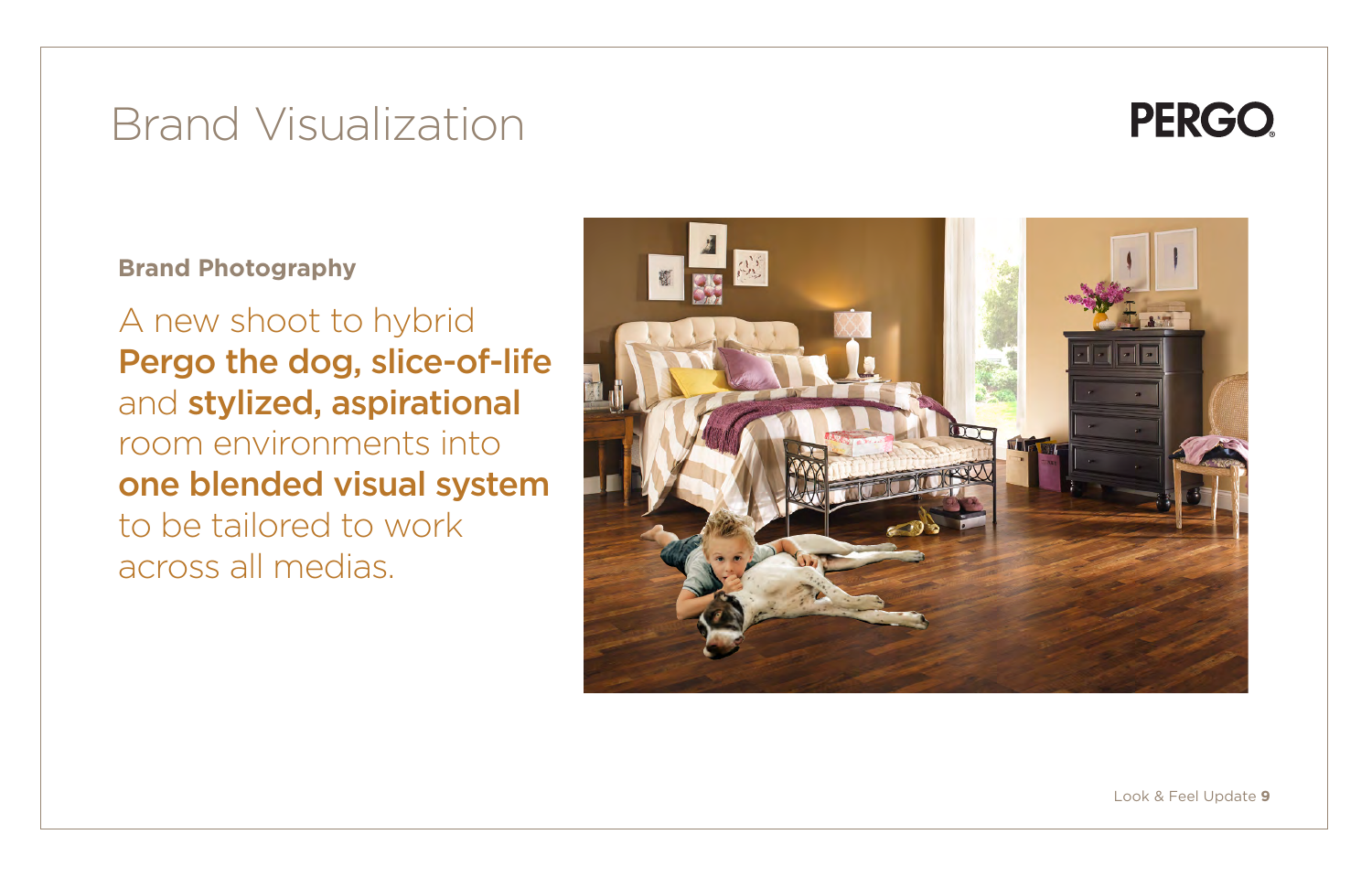# Brand Visualization (Room Scenes)

Room scenes are light, bright and **energetic**. Full of rich and **vibrant** color. Staged with a blend of **realism** and unexpected whimsy.







#### **Room Scene Photography**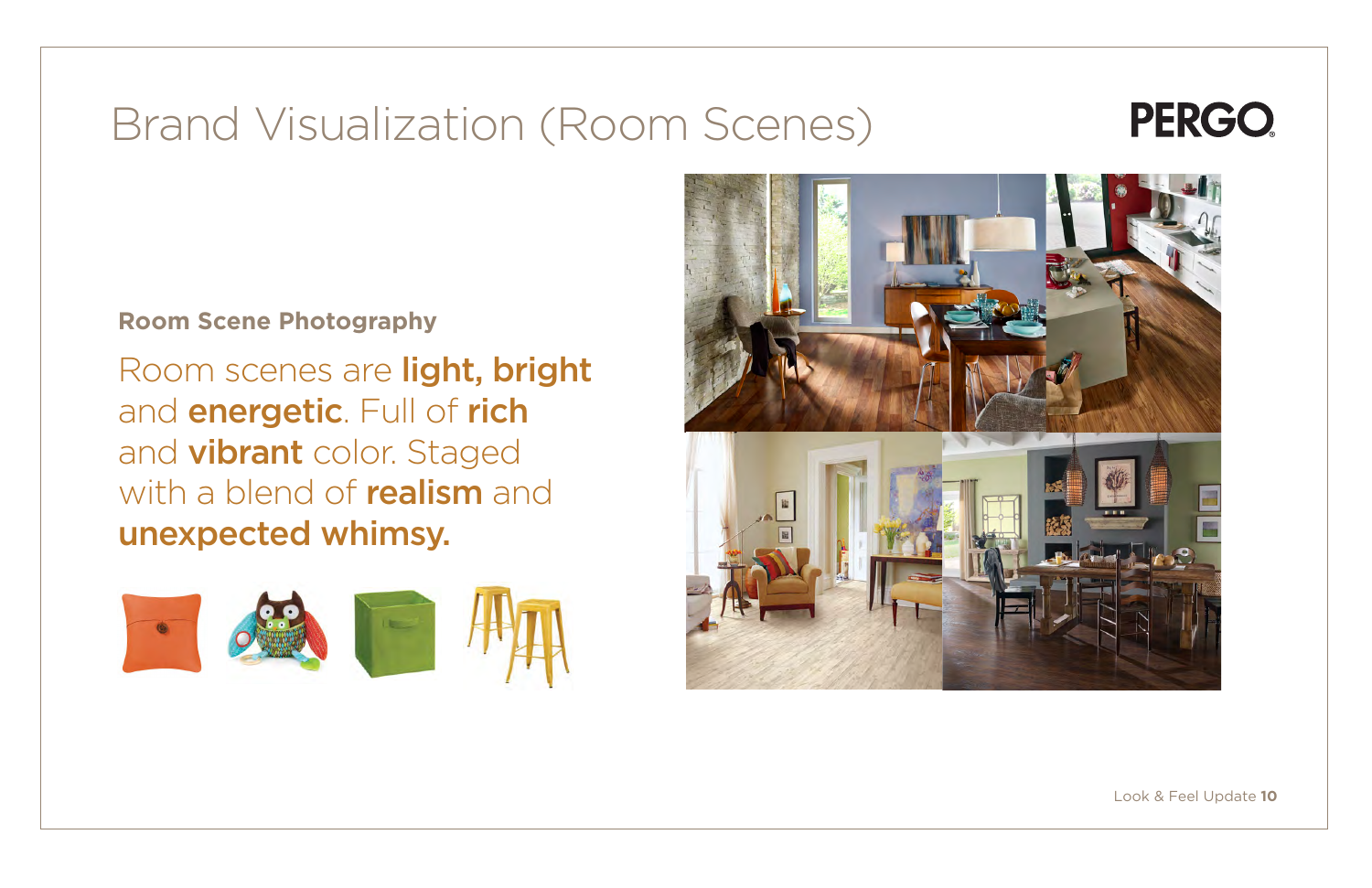## Brand Visualization (Color/Lifestyle)

#### **Life on Pergo Floors**

Lifestyle interactions warm and **bright. Vibrant** and saturated color shot in open real **aspirational** environment.

**Examples shown reference stylization, not room environment. While vibrant use of color is one of the key directions for new photography, one color should be in primary use and should be chosen and used to compliment the product choice.**



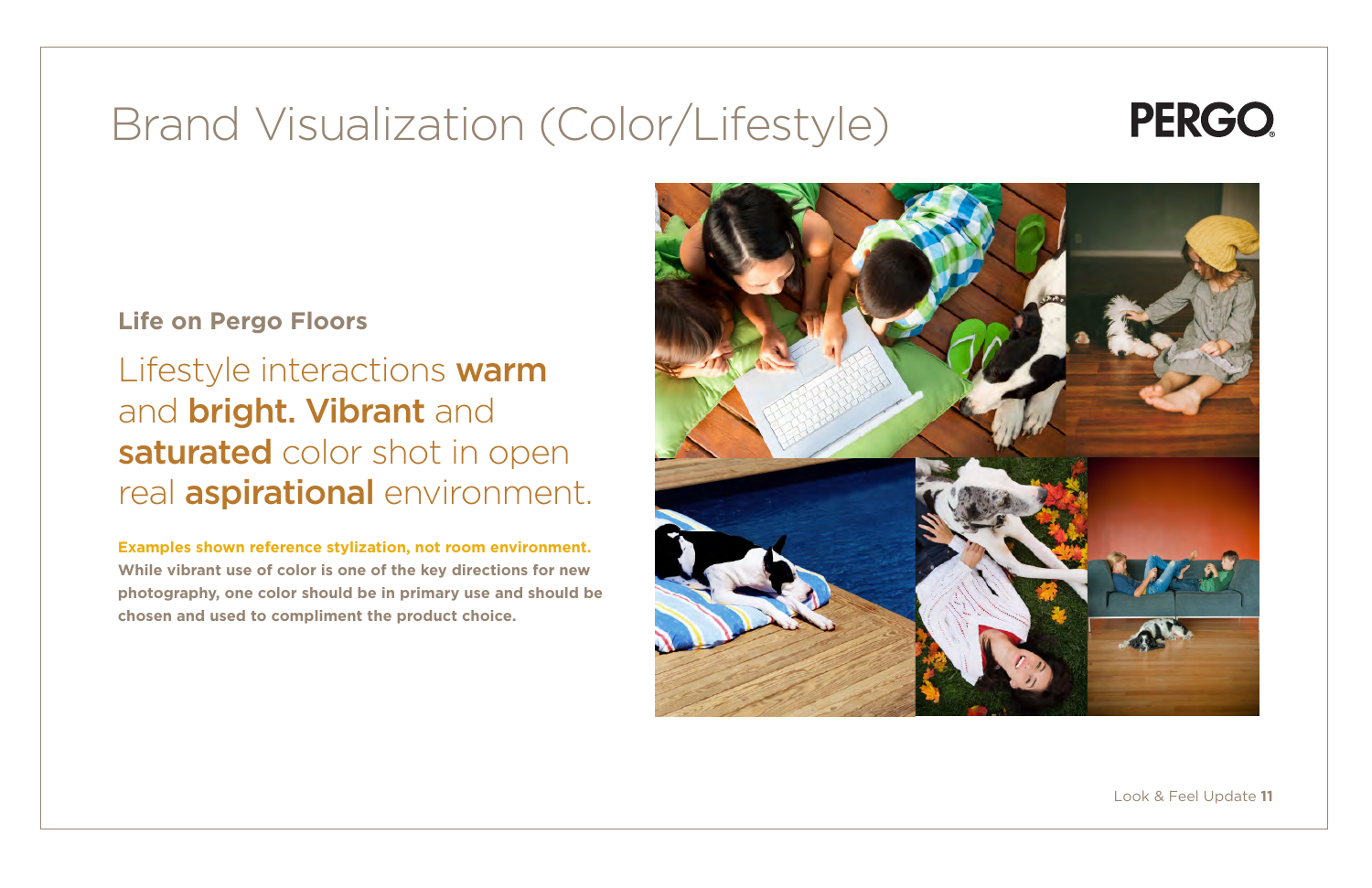## Brand Visualization (Floor Choice)

More **unexpected** floor choices in addition to best sellers should be used to inspire and expand the Pergo's product selection.

#### **Floor Product Usage**





**The new brand system will have more than one floor representation in any media execution. This will allow for more than one hero product image to cover both conservative and contemporary bases.**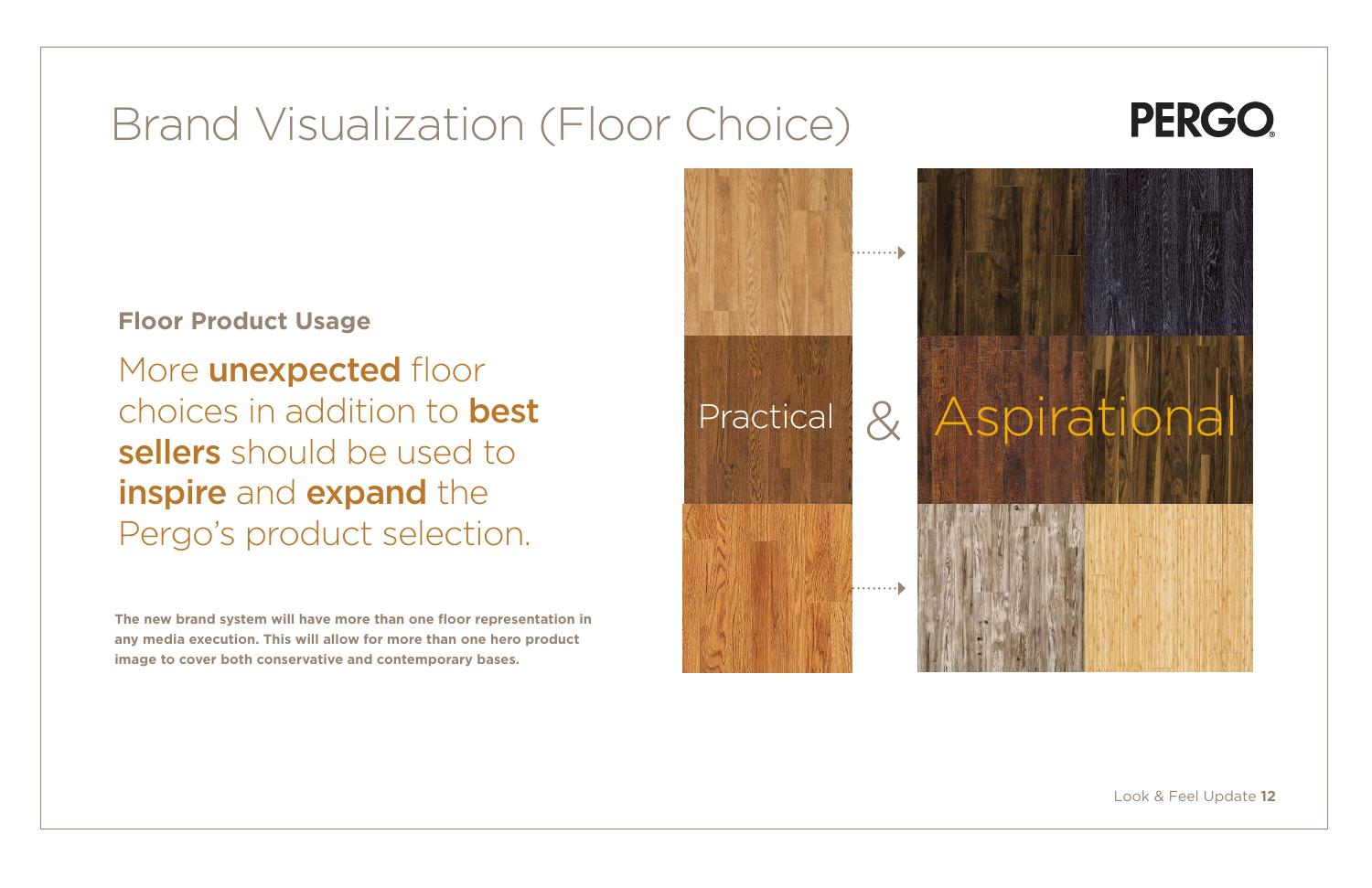#### **Photo Scenario 1**

### Playing indoors with Pergo.

Visualizing energy and strength, this shot would utilize oranges and yellows a bright bedroom scene. Child chases Pergo the Dog around a large master bedroom with parents amused. A few toys are scattered around to show realistic family environment. Shoot would attempt to embody real moments of interactions on Pergo floors.

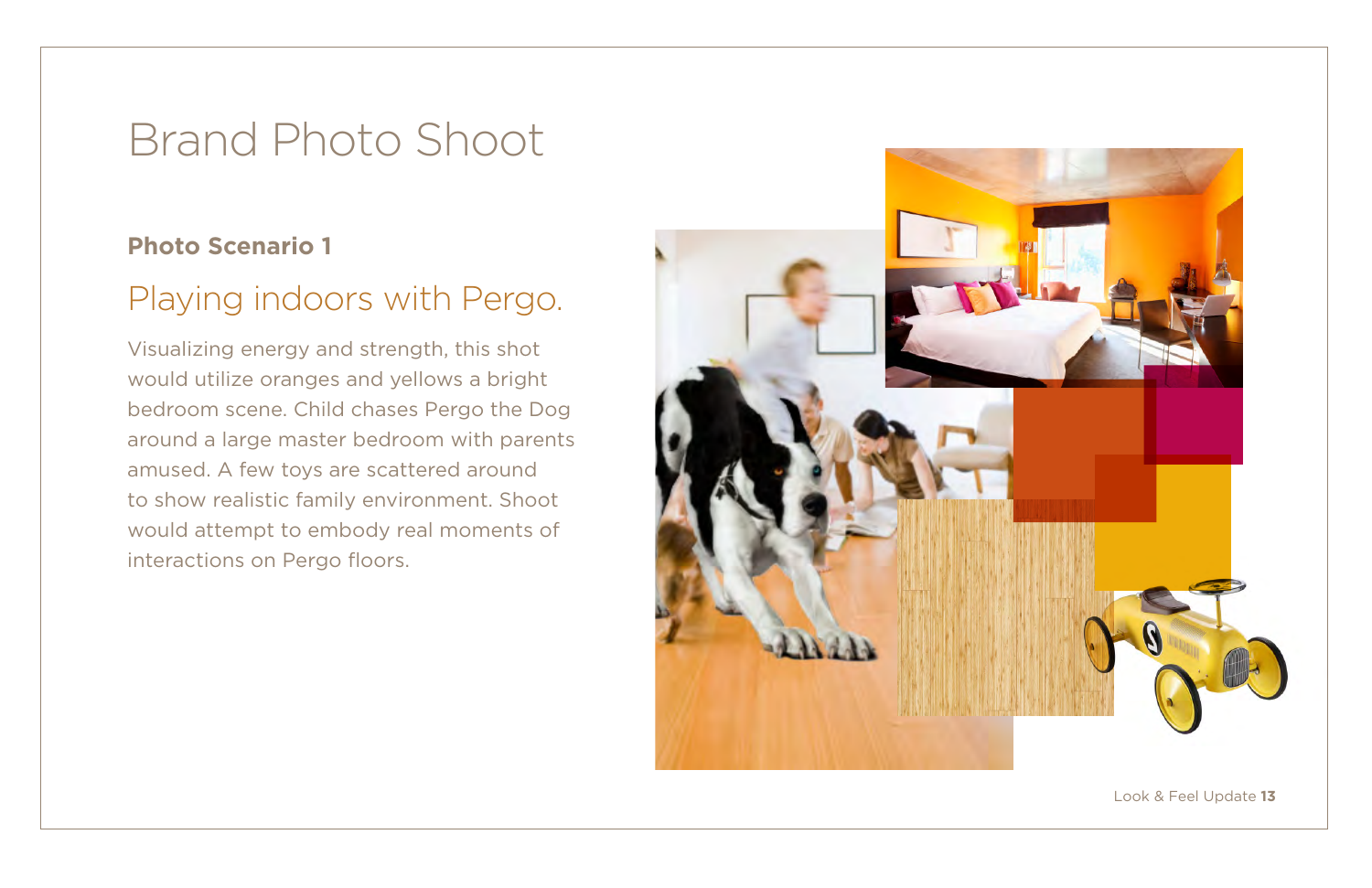#### **Photo Scenario 3**

### Pergo throws a dinner party

30-Something couple catches Pergo the Dog "table surfing" while setting up for a dinner party in a richly-decorated but somewhat intimate dinner room. The shot would be warmly lit with rich dark woods and colors, with small pops of magentas and sage greens.

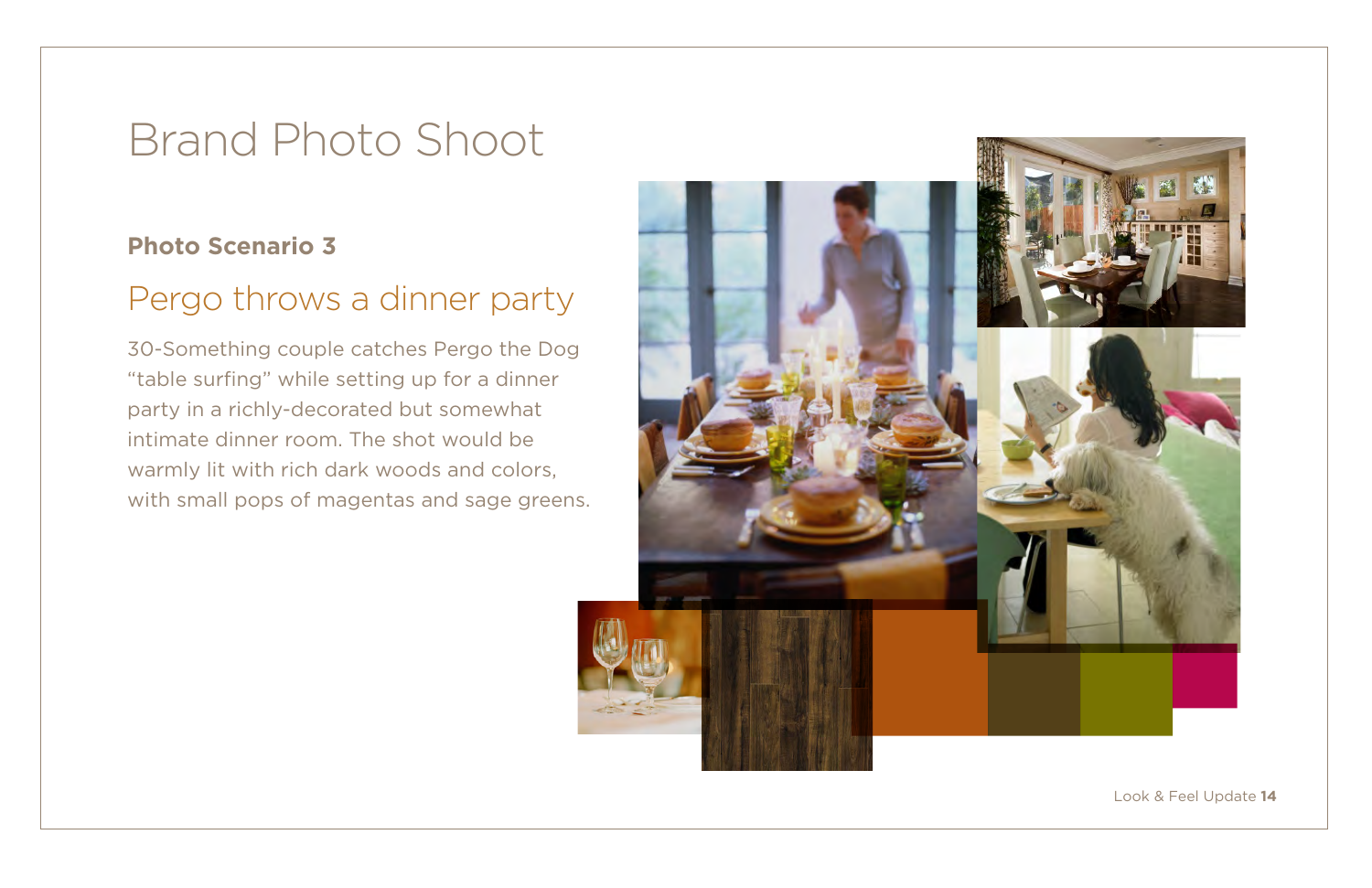#### **Photo Scenario 2**

### Building Fort Pergo

Two children and Pergo the Dog building a fort in a beautifully decorated family room or enclosed porch creating a fun combination of beauty and livability. The coloration would light and coastal with touches of orange and purple. Mixing high style and comfortable living.